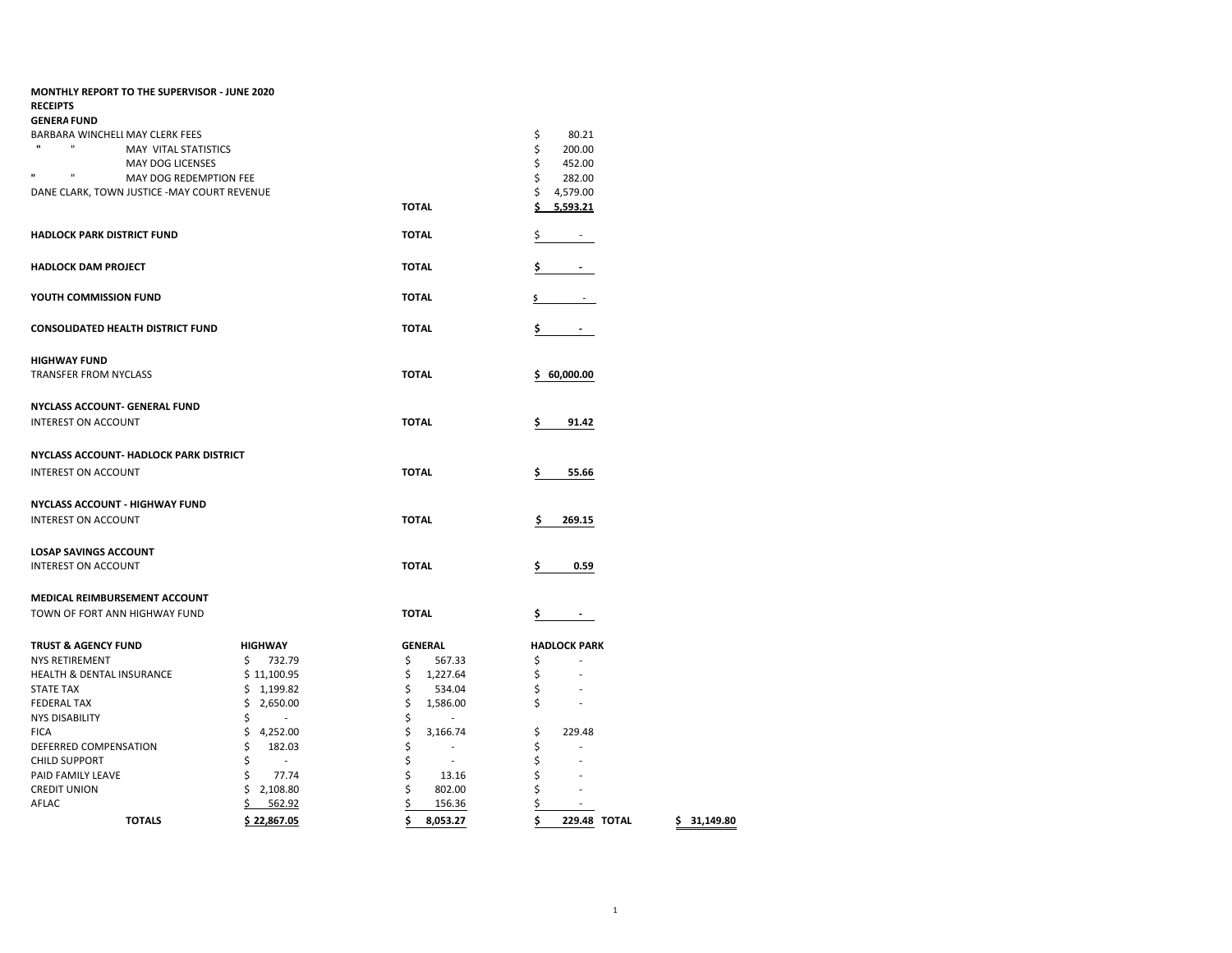# **DISBURSEMENTS**

| <b>GENERAL FUND</b>                                        |              |                                | <b>HIGHWAY FUND-OV</b>         |                  |
|------------------------------------------------------------|--------------|--------------------------------|--------------------------------|------------------|
| STATE COMPTROLLER - STATE SHARE OF JUSTICE COURT REVENUE - |              | \$<br>8,464.00                 | ABSTRACT                       | \$<br>2,914.23   |
| PAYROLL                                                    |              | \$<br>20,974.33                | HEALTH INSURANCE               | \$.<br>11,547.43 |
| <b>TOWN SHARE FICA</b>                                     |              | \$<br>1,583.37                 | <b>PAYROLL</b>                 | 28,775.27<br>S   |
| <b>TOWN BOARD EXPENSE</b>                                  |              | \$<br>$\overline{\phantom{a}}$ | <b>TOWN SHARE FICA</b>         | 2,126.00<br>S    |
| SUPERVISORS EXPENSE                                        |              | \$<br>133.08                   |                                | Ś<br>45,362.93   |
| CENTRAL COMMUNICATIONS                                     |              | \$<br>173.20                   |                                |                  |
| <b>ATTORNEY EXPENSE</b>                                    |              | \$<br>$\sim$                   | <b>HIGHWAY FUND-TW</b>         |                  |
| PLANNING BOARD EXPENSE                                     |              | \$<br>$\overline{\phantom{a}}$ | ABSTRACT                       | 2,808.80<br>\$   |
| <b>JUSTICE COURT EXPENSE</b>                               |              | \$<br>64.98                    | <b>BAN PAYMENTS</b>            | 81,980.75<br>S   |
| <b>TOWN CLERK EXPENSE</b>                                  |              | \$<br>L,                       |                                | 84,789.55<br>Ś   |
| HIGHWAY SUPERINTENDENT EXPENSE                             |              | \$<br>$\overline{a}$           | <b>TOTAL</b>                   | \$130,152.48     |
| <b>FUEL MANAGEMENT</b>                                     |              | \$<br>÷,                       |                                |                  |
| <b>CENTRAL MAILINGS</b>                                    |              | \$<br>25.00                    | <b>TRUST &amp; AGENCY FUND</b> |                  |
| TOWN OF FA UNALLOWCATED INSURANCE                          |              | \$<br>$\sim$                   | <b>FICA</b>                    | \$<br>7,648.22   |
| SAFETY INSPECTION EXPENSE                                  |              | \$<br>44.90                    | <b>STATE TAX</b>               | \$<br>1,733.86   |
| DOG CONTROL EXPENSE                                        |              | \$                             | <b>FEDERAL TAX</b>             | Ś<br>4,236.00    |
| TAX COLLECTOR EXPENSE                                      |              | \$<br>1.28                     | <b>HEALTH INSURANCE</b>        | \$<br>12,328.59  |
| <b>STREET LIGHTS</b>                                       |              | \$<br>124.39                   | <b>CREDIT UNION</b>            | 2,910.80<br>\$   |
| <b>ASSESSOR EXPENSE</b>                                    |              | \$<br>375.00                   | <b>CHILD SUPPORT</b>           | \$               |
| <b>DISABILITY INSURANCE</b>                                |              | \$<br>$\sim$                   | AFLAC                          | Ś<br>875.64      |
| <b>HEALTH INSURANCE</b>                                    |              | \$<br>1,107.32                 | RETIREMENT                     | Ś<br>1,300.12    |
| <b>BUILDINGS EXPENSE</b>                                   |              | \$<br>759.14                   | DEFERRED COMP.                 | \$<br>182.03     |
| ASSESSOR EXPENSE                                           |              | Ś                              | PFL/DISABILITY                 |                  |
|                                                            | <b>TOTAL</b> | 33.829.99                      |                                | 31,215.26<br>Ś   |
| <b>HADLOCK PARK DISTRICT</b>                               |              |                                |                                |                  |
|                                                            |              |                                |                                |                  |
| PAYROLL                                                    |              | \$<br>1,500.00                 |                                |                  |
| <b>TOWN SHARE FICA</b>                                     |              | \$<br>114.74                   |                                |                  |
|                                                            | <b>TOTAL</b> | 1,614.74<br>s                  |                                |                  |
| <b>HADLOCK DAM PROJECT</b>                                 | <b>TOTAL</b> | \$<br>$\sim$                   |                                |                  |
|                                                            |              |                                |                                |                  |
| YOUTH COMMISSION FUND                                      | <b>TOTAL</b> | Ş                              |                                |                  |
|                                                            |              |                                |                                |                  |
| <b>CONSOLIDATED HEALTH</b>                                 | <b>TOTAL</b> | \$                             |                                |                  |
| NYCLASS ACCOUNT - GENERAL FUND                             |              |                                |                                |                  |
|                                                            |              |                                |                                |                  |
| TRANSFER TO GENERAL FUND                                   | <b>TOTAL</b> | Ş                              |                                |                  |
| NYCLASS ACCOUNT-HADLOCK PARK DISTRICT                      | <b>TOTAL</b> | \$                             |                                |                  |
|                                                            |              |                                |                                |                  |
| <b>NYCLASS ACCOUNT - HIGHWAY FUND</b>                      |              |                                |                                |                  |
| TRANSFER TO HIGHWAY CHECKING ACCOUNT                       | <b>TOTAL</b> | <u>\$60.000.00</u>             |                                |                  |
|                                                            |              |                                |                                |                  |
| <b>LOSAP SAVINGS ACCOUNT</b>                               | <b>TOTAL</b> | Ş                              |                                |                  |
|                                                            |              |                                |                                |                  |
| MEDICAL REIMBURSEMENT ACCOUNT                              |              |                                |                                |                  |
| AC TRANSFER TO CDPHP SETTLEMENTS                           | <b>TOTAL</b> | \$<br>1,035.63                 |                                |                  |